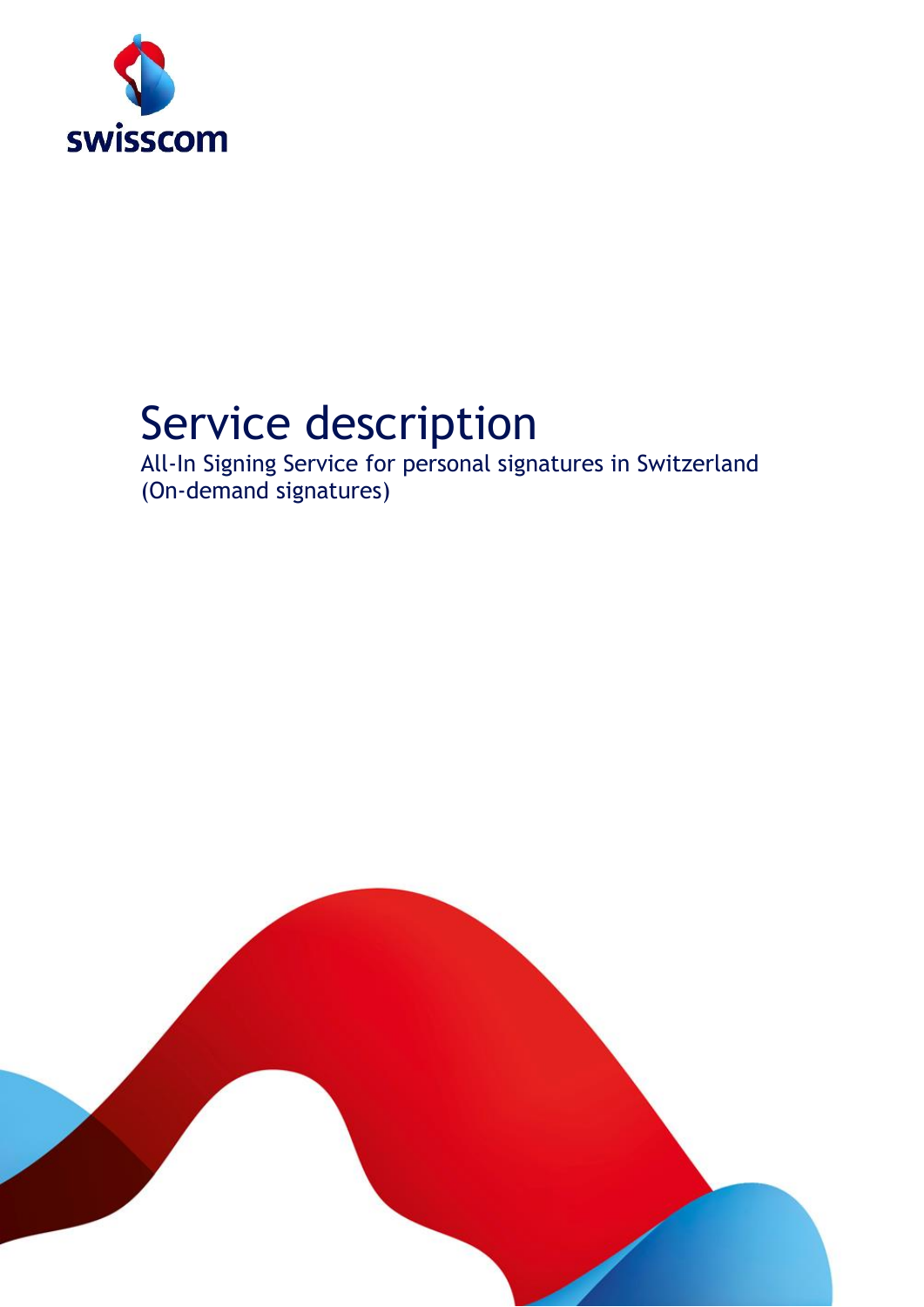

### Table of contents

| $\overline{2}$ |                                                                                |
|----------------|--------------------------------------------------------------------------------|
| 2.1            |                                                                                |
| 2.2            |                                                                                |
| 3.             |                                                                                |
| 3.1            |                                                                                |
| 3.1.1          |                                                                                |
| 3.2            |                                                                                |
| 3.2.1          |                                                                                |
| 3.2.2          |                                                                                |
| 3.2.3          |                                                                                |
| 3.2.4          |                                                                                |
| 3.2.5          |                                                                                |
| 3.3            |                                                                                |
| 3.3.1          |                                                                                |
| 3.3.2          |                                                                                |
| 3.4            |                                                                                |
| 4              |                                                                                |
| 4.1            |                                                                                |
| 4.2            |                                                                                |
| 5.             |                                                                                |
| 5.1            |                                                                                |
| 5.1.1          |                                                                                |
| 5.2            |                                                                                |
| 6.             |                                                                                |
| 6.1            |                                                                                |
| 6.2            |                                                                                |
| $\overline{7}$ |                                                                                |
| 7.1            |                                                                                |
| 7.2            |                                                                                |
| 7.3            | Data processing by third parties in Switzerland or abroad, emergency access 14 |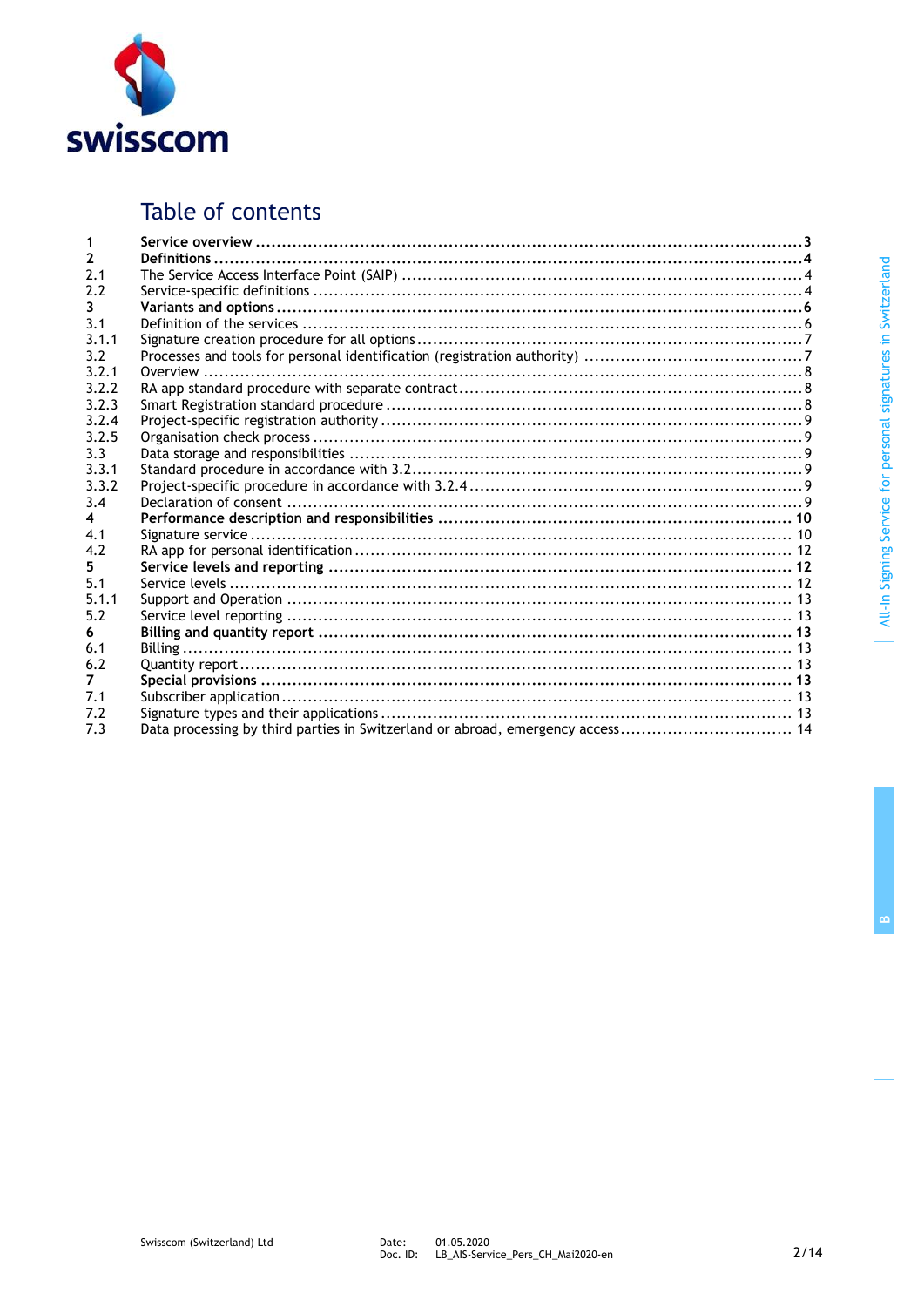

### 1 Service overview

The All-in Signing Service (AIS) in accordance with this service description is a server-based remote signature service provided at the data centres of Swisscom (Switzerland) Ltd in Switzerland. It enables signatories to electronically sign digital files and thus ensure the integrity and authenticity of a file. Swisscom (Switzerland) Ltd creates and manages the signature certificate for the signatories as a fiduciary and makes it available to the remote signature service via an encrypted channel. Apart from a subscriber application for the sending of the document to be signed and receipt of the signed document, the signatory does not require any other operating equipment, such as tokens or signature cards.

The subscriber application prepares a document so that for signing only the hash value (check sum of fixed length without any indication of the content) has to be sent to AIS. The effectively readable files and the information they contain do not leave the Subscriber's system environment and cannot therefore be viewed by Swisscom. The signed hash is reintegrated into the document by the subscriber application and thus creates a signed document. Before activating the signature, the Subscriber has to be authenticated by the subscriber application and declare their consent to sign. The All-In Signing Service uses a request to the mobile phone here, e.g. with Mobile ID in Switzerland or internationally via SMS using a one-time password.



The identification of the signatory can be done beforehand by ZertES approved procedures ("RA-App", "Video Identification") or by various audited procedures (own registration authority).

With regard to the signatures, a general distinction is made between advanced and qualified electronic signatures. Qualified electronic signatures have the highest degree of legal validity and have the same status as a handwritten signature in many cases. This means that as a general rule business requirement where a handwritten signature is necessary by law can also be met (see section 7.1).

Swisscom (Switzerland) Ltd is a recognised provider of signature and certification services in Switzerland in accordance with ZertES. An accredited certification authority regularly checks whether the requirements made of providers of certification services by Swiss law and/or recognised technical norms are also met.

AIS generally provides advanced electronic signatures for natural and legal persons and qualified electronic signatures for natural persons depending on the contract structure and selection of the Subscriber. This service description describes the service for electronic signatures for natural persons in Switzerland.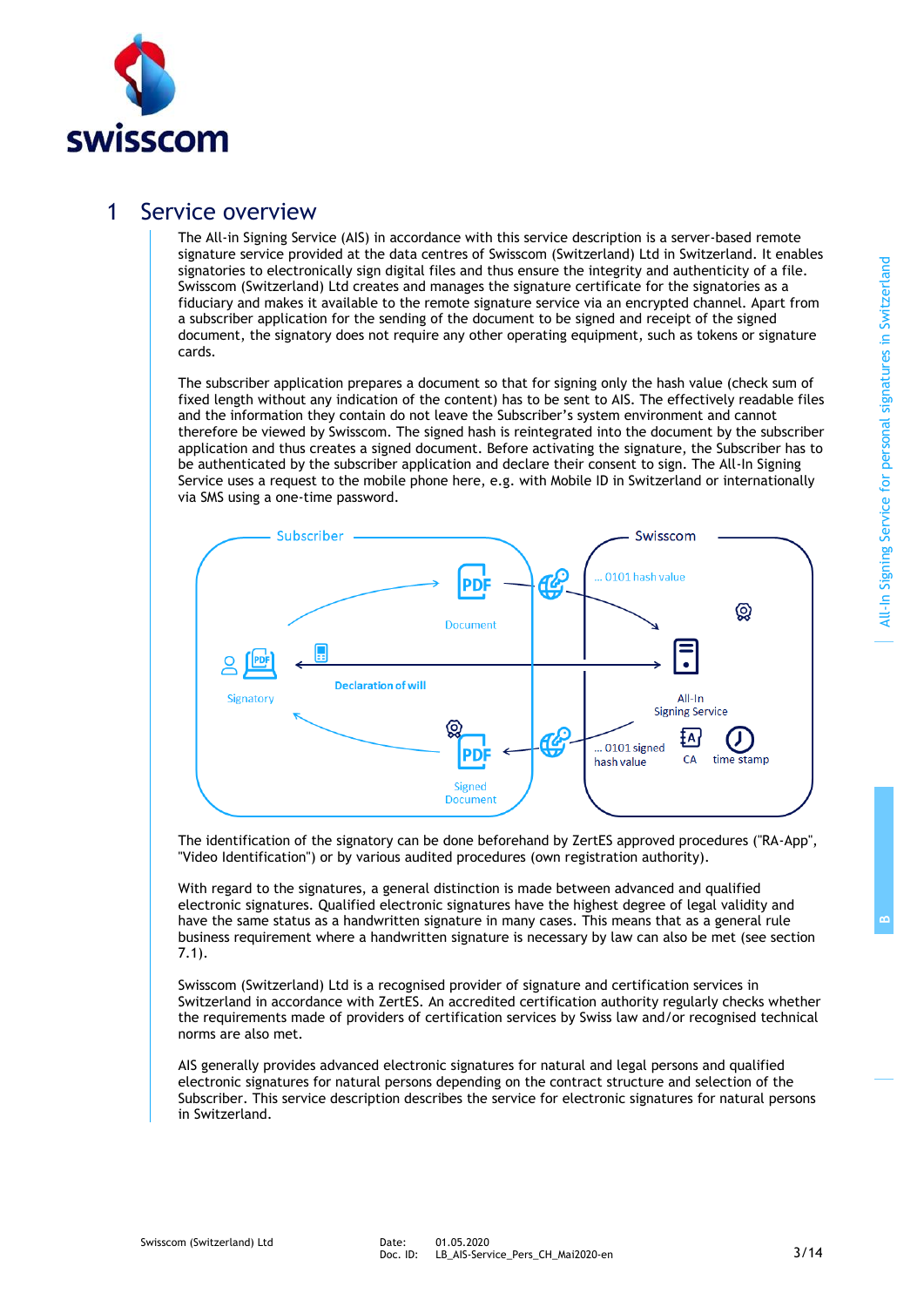

### 2 Definitions

### **2.1 The Service Access Interface Point (SAIP)**

The Service Access Interface Point (SAIP) is the contractually agreed, geographical and/or logical point at which a service is delivered to the service user. It is also the point at which a service is monitored and the service level provided is documented.

The following schematic diagram illustrates the services and service components of the All-in Signing Service:



 $\blacksquare$  = Customer  $\blacksquare$  = Swisscom service  $\blacksquare$  = Option / if agreed

The service provision point for the signatures is Swisscom's connection to the Internet. SMS or MobileID information is provided at the interface to the roaming partner, unless it is provided within the Swisscom network. A service promise for the proper performance of the Internet or the network operation of the roaming partner is excluded.

### **2.2 Service-specific definitions**

| <b>Term</b>          | <b>Description</b>                                                                                                                                                                                                                                                                              |
|----------------------|-------------------------------------------------------------------------------------------------------------------------------------------------------------------------------------------------------------------------------------------------------------------------------------------------|
| AIS service          | All-In Signing Service                                                                                                                                                                                                                                                                          |
| <b>CMS</b>           | Cryptographic Message Syntax - a syntax defined in RFC5652 for the digital<br>signature and cryptographic messages                                                                                                                                                                              |
| CP/CPS               | Certificate guidelines (CP/CPS) for issuing certificates of the "Diamond"<br>(qualified) and "Sapphire" (advanced) classes.<br>Certification guidelines, certification practice, documents of a certification<br>authority which describe the guidelines and practice for issuing certificates. |
|                      |                                                                                                                                                                                                                                                                                                 |
| Distinguished name   | Standardised form to describe a certificate subject. The subject of a<br>certificate clearly designates the identification of the signatory.                                                                                                                                                    |
| Document             | For the sake of clarity, the term document is used synonymously with the<br>term data. Both documents and data can be signed.                                                                                                                                                                   |
| Electronic signature | The electronic signature is a technical procedure for checking the integrity of<br>a document, an electronic message or other electronic data and the identity<br>of the signatory.                                                                                                             |
| Hash                 | Clear depiction of a large amount of data on a small amount of data, almost<br>like a document's fingerprint. The document contents cannot be traced from<br>the hash.                                                                                                                          |
| Mobile ID            | Managed service for secure user authentication. Mobile ID can be purchased<br>from various providers including Swisscom.                                                                                                                                                                        |
| Mobile ID App        | Managed Service App downloadable from the Google Play Store or Apple store<br>for secure user authentication based on offered authentication means of the<br>mobile device like fingerprint, face recognition, etc. Initialization is done by                                                   |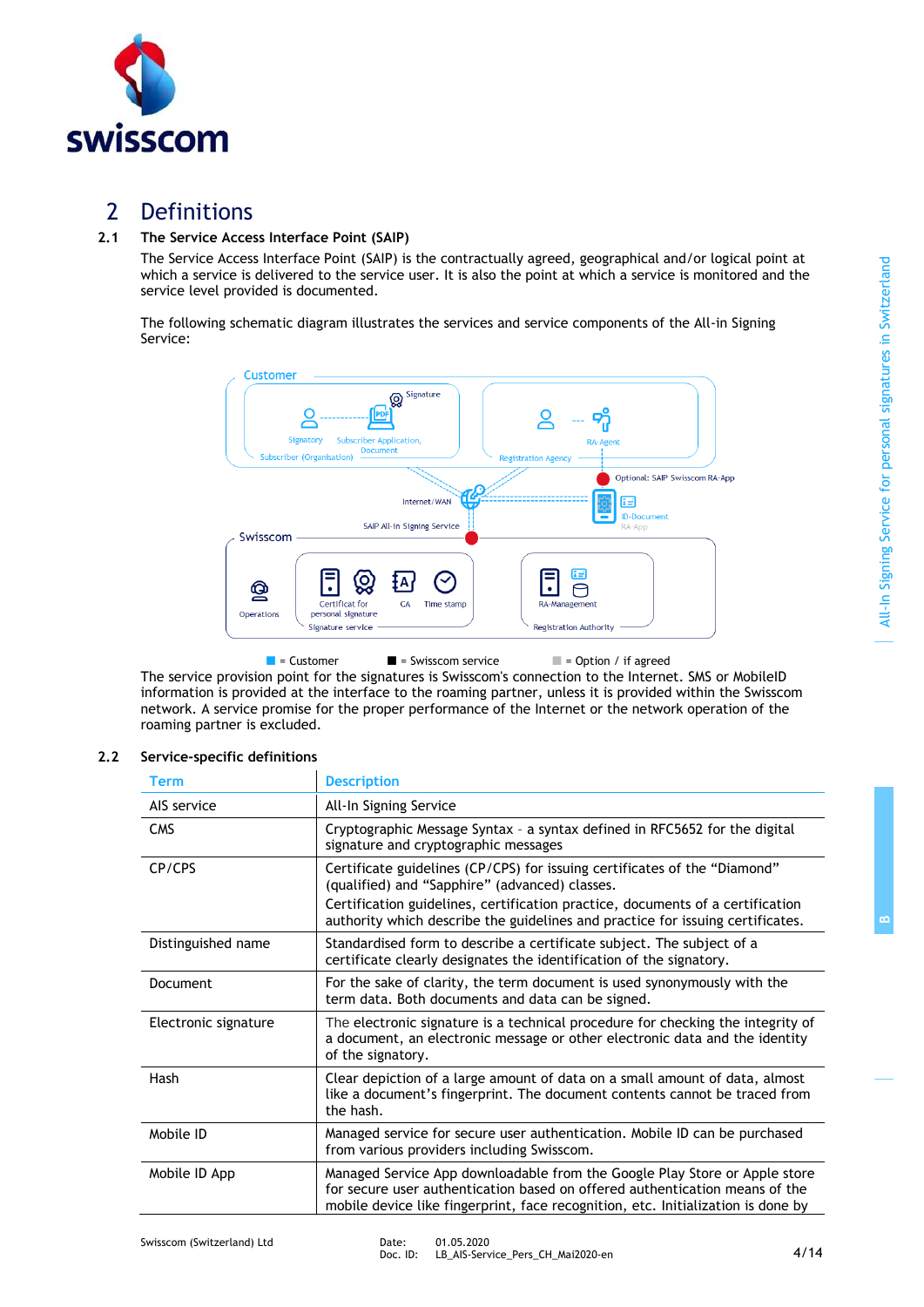

| Term                                    | <b>Description</b>                                                                                                                                                                                                                                                                                                                                                                                                                                                                                                                                                                                                                                                                                                                     |
|-----------------------------------------|----------------------------------------------------------------------------------------------------------------------------------------------------------------------------------------------------------------------------------------------------------------------------------------------------------------------------------------------------------------------------------------------------------------------------------------------------------------------------------------------------------------------------------------------------------------------------------------------------------------------------------------------------------------------------------------------------------------------------------------|
|                                         | use of the mobile number. The Mobile ID App can be used with any<br>international mobile number and by use of an Internet connection.                                                                                                                                                                                                                                                                                                                                                                                                                                                                                                                                                                                                  |
| OASIS DSS                               | Interface standard for digital signatures for web services and other services<br>of the OASIS Group (non-profit organisation for open standards in IT)                                                                                                                                                                                                                                                                                                                                                                                                                                                                                                                                                                                 |
| On-demand signature                     | Term frequently used in technical documents for the "personal signature" in<br>accordance with this service description.                                                                                                                                                                                                                                                                                                                                                                                                                                                                                                                                                                                                               |
| 0TP                                     | One Time Password - Password created for use on one occasion which is sent<br>via SMS.                                                                                                                                                                                                                                                                                                                                                                                                                                                                                                                                                                                                                                                 |
| PKCS#1                                  | Cryptographic standard of the RSA Laboratories.                                                                                                                                                                                                                                                                                                                                                                                                                                                                                                                                                                                                                                                                                        |
| <b>PWD</b>                              | Password (entry) for the authentication of the password to be used for the<br>service                                                                                                                                                                                                                                                                                                                                                                                                                                                                                                                                                                                                                                                  |
| RA agent                                | Authorised operator of the RA app                                                                                                                                                                                                                                                                                                                                                                                                                                                                                                                                                                                                                                                                                                      |
| RA agency                               | Organization providing the RA agents                                                                                                                                                                                                                                                                                                                                                                                                                                                                                                                                                                                                                                                                                                   |
| RA app                                  | App (application) which can be downloaded from the Android or iOS store.<br>This enables a trained RA agent to carry out identification for advanced and<br>qualified signatures and sends the data to the RA service.                                                                                                                                                                                                                                                                                                                                                                                                                                                                                                                 |
| RA service                              | Service for receiving and archiving the identification data, operation in<br>relation to the RA app.                                                                                                                                                                                                                                                                                                                                                                                                                                                                                                                                                                                                                                   |
| Registration authority<br>(RA)          | Authority responsible for the identification of the signatories. May be<br>provided by the Subscriber, Swisscom or third parties provided a contractual<br>relationship with Swisscom exists.                                                                                                                                                                                                                                                                                                                                                                                                                                                                                                                                          |
| <b>REST</b>                             | Representational State Transfer, programming paradigm for distributed<br>systems, particularly web services.                                                                                                                                                                                                                                                                                                                                                                                                                                                                                                                                                                                                                           |
| Secure signature<br>creation unit (HSM) | Qualified and certified hardware for creating signature keys and signature<br>certificates.                                                                                                                                                                                                                                                                                                                                                                                                                                                                                                                                                                                                                                            |
| Signing                                 | Natural person who signs a document electronically after prior identification,<br>authentication and declaration of consent.                                                                                                                                                                                                                                                                                                                                                                                                                                                                                                                                                                                                           |
| <b>Smart Registration</b><br>Service    | Additional service of Swisscom with online identification methods which<br>import the evidence data also into the RA-Service in the same way as the RA-<br>App                                                                                                                                                                                                                                                                                                                                                                                                                                                                                                                                                                         |
| SOAP                                    | Simple Object Access Protocol - alternative interfaces, programming<br>paradigm concerning REST for web services                                                                                                                                                                                                                                                                                                                                                                                                                                                                                                                                                                                                                       |
| SSL/TLS                                 | Secure socket layer, transport layer security, encryption protocol for secure<br>data transmission on the internet based on SSL (access) certificates                                                                                                                                                                                                                                                                                                                                                                                                                                                                                                                                                                                  |
| Subscriber                              | Swisscom provides the services in accordance with this service description for<br>the benefit of the Subscriber. The Subscriber is either a direct client of<br>Swisscom with an All-in Signing Service contract (including the existing<br>configuration and acceptance statement) or has a commercial contract with a<br>partner of Swisscom with a configuration and acceptance statement vis-à-vis<br>Swisscom. This acceptance and configuration statement is valid as a<br>"Subscriber Agreement" in accordance with the ETSI norm EN 319 411 for<br>fiduciary service providers.                                                                                                                                                |
| Subscriber application                  | The Subscriber provides the signatories with access to an application with<br>which it can create electronic signatures in accordance with the terms and<br>conditions of use and the Subscriber ensures the transmission of signature<br>data to the remote signature service of Swisscom as well as the<br>authentication ("subscriber application"). The subscriber application receives<br>the signed data and prepares the document for the signatories.<br>The signature service provides an interface linked to a subscriber application<br>to activate the signature. The subscriber application is not part of this<br>service description. It is provided outside of the All-In Signing Service, for<br>example by partners. |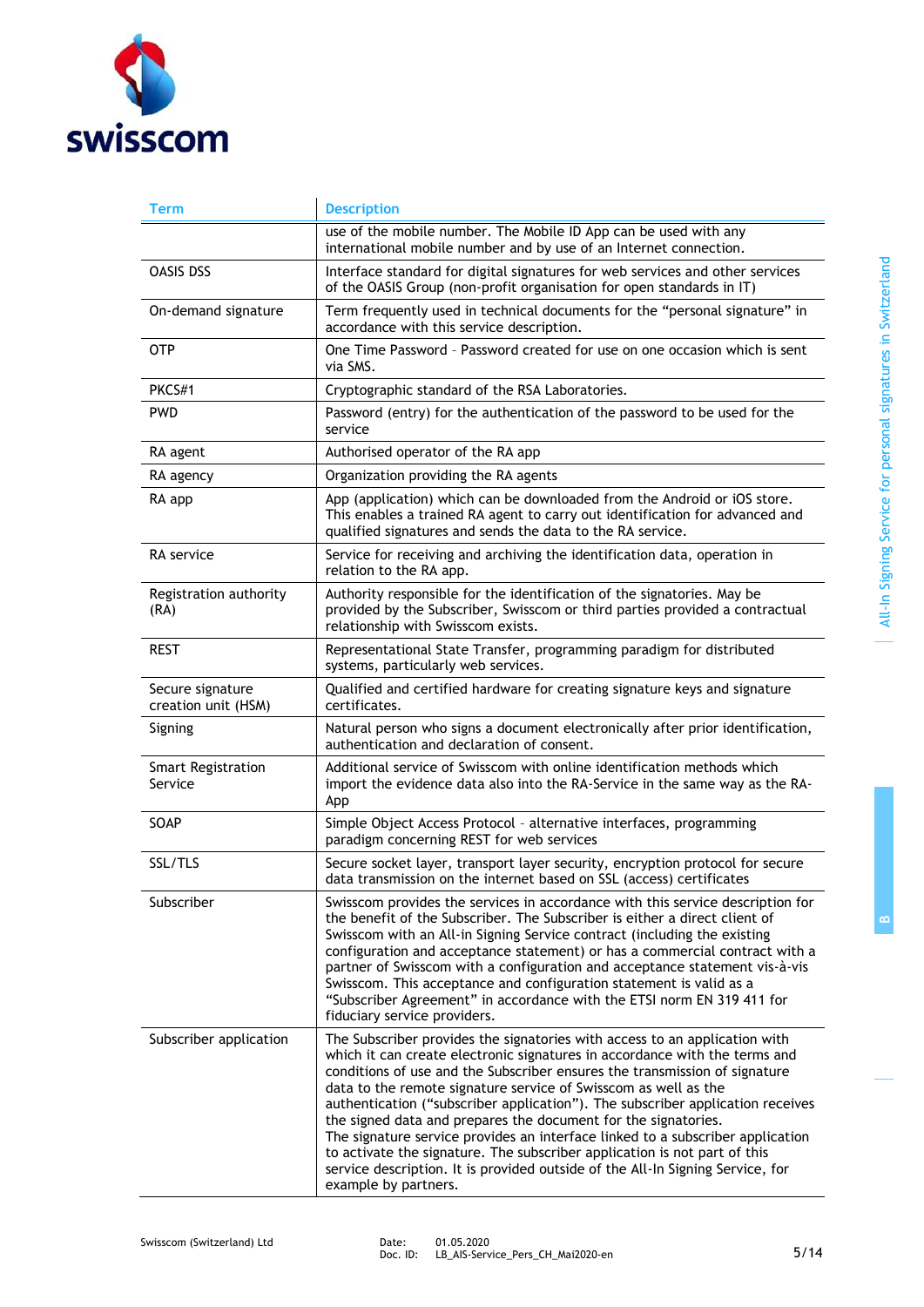

| Term                           | <b>Description</b>                                                                                                                                                                                                                                                            |
|--------------------------------|-------------------------------------------------------------------------------------------------------------------------------------------------------------------------------------------------------------------------------------------------------------------------------|
| Terms and conditions of<br>use | The terms and conditions of use govern the terms for using the signature<br>certificates and signature service in the relationship between Swisscom<br>(Switzerland) Ltd and the signatory on a subscriber application. They can be<br>viewed at https://www.swissdigicert.ch |
| <b>ZertES</b>                  | Swiss federal law on certification services in the field of electronic signatures<br>and other digital certificate applications.                                                                                                                                              |

## 3 Variants and options

| <b>Standard variant</b>                                                                                          | <b>Electronic personal</b><br>signatures |
|------------------------------------------------------------------------------------------------------------------|------------------------------------------|
| Qualified electronic signature                                                                                   |                                          |
| Advanced electronic signature                                                                                    |                                          |
| Qualified electronic time stamp                                                                                  |                                          |
| Identification with RA app                                                                                       |                                          |
| Other identification procedures                                                                                  | ∩                                        |
| Other procedures for declaration of consent that differ from the standard<br>(Mobile ID, Mobile ID App, PWD/OTP) | ∩                                        |
| Data storage in Switzerland                                                                                      |                                          |
| Operation in accordance with certification guidelines (CP/CPS)                                                   |                                          |

 $\bullet$  = Standard (included in the price)  $\circ$  = For an additional charge

### **3.1 Definition of the services**

| <b>Service</b>                                                                     | <b>Definition</b>                                                                                                                                                                                                                                                                                                                         |
|------------------------------------------------------------------------------------|-------------------------------------------------------------------------------------------------------------------------------------------------------------------------------------------------------------------------------------------------------------------------------------------------------------------------------------------|
| Qualified electronic<br>signature                                                  | Qualified electronic signature in accordance with Art. 2 (e) ZertES.                                                                                                                                                                                                                                                                      |
| Advanced electronic<br>signature                                                   | Advanced electronic signature in accordance with CP/CPS.                                                                                                                                                                                                                                                                                  |
| Qualified electronic time<br>stamp                                                 | Qualified electronic time stamp in accordance with Art. 2 (j) ZertES.                                                                                                                                                                                                                                                                     |
| Identification with RA<br>App                                                      | The customer can sign a RA-Agency contract free of charge in order to use<br>the RA-App for a face-to-face identification                                                                                                                                                                                                                 |
| Other identification<br>procedures                                                 | Optionally other identification procedures can be used by signing additional<br>service contracts (e.g. Video Identification) or a customer specific<br>identification procedure can be authorized for use                                                                                                                                |
| Other procedures for<br>declaration of consent<br>that differ from the<br>standard | Optionally the customer can request the authorization to use other<br>procedures for the declaration of will. It requires always an audit.                                                                                                                                                                                                |
| Data storage in<br>Switzerland                                                     | The data storage with the personal data from the certificates takes place<br>only in Switzerland in accordance with the relevant regulations of the Swiss<br>data protection legislation.                                                                                                                                                 |
| Operation in accordance<br>with certification<br>guidelines (CP/CPS)               | The operation of a certification service provider is based on the certificate<br>guidelines (CP/CPS) for issuing certificates of the "Diamond" (qualified) and<br>"Sapphire" (advanced) classes. The latest version can be viewed here:<br>https://www.swisscom.ch/en/business/enterprise/offer/security/digital_certificate_service.html |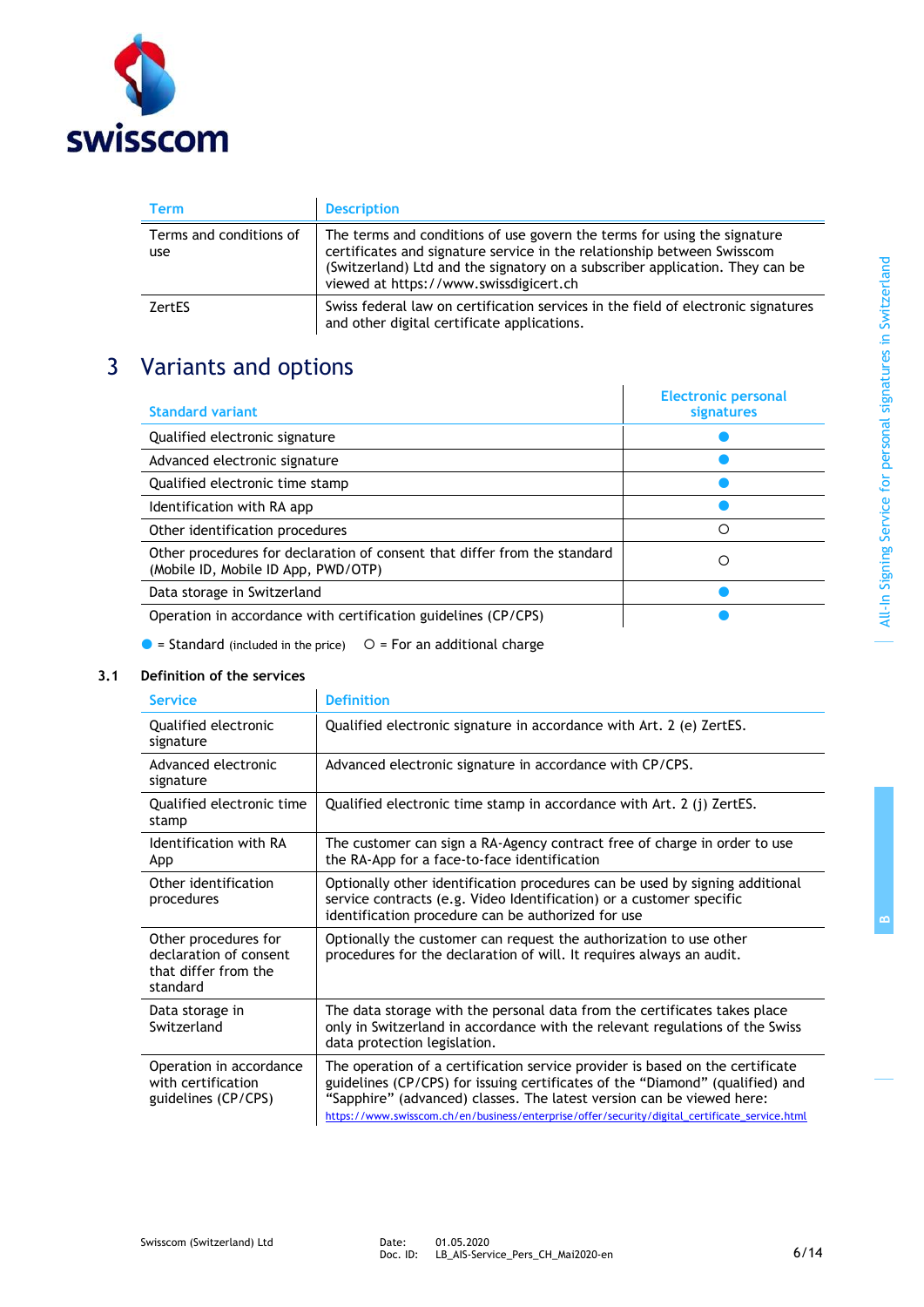

### 3.1.1 **Signature creation procedure for all options**



- The subscriber application is linked to the Swisscom AIS platform using a SSL/TLS access certificate.
- The signatory, who has already been identified for the service directly or via IdP, logs into their subscriber application (1) and selects the document to be signed. The subscriber application creates a hash in accordance with Swisscom provisions (2) and sends it to the AIS platform. Information relevant to the signature certificate subject (distinguished name) is also sent by the subscriber application.
- If the registration authority of Swisscom is used with the RA app, video identification service or Smart Registration Service, the signature data sent by the Subscriber is compared with the identification data of the Swisscom registration authority. (3)
- **.** If the Subscriber is recorded by the registration authority and authorised for the signature, the AIS requests the declaration of consent from the signatory. (4)
- The signatory's declaration of consent is sent via mobile phone or via password / one-time password (hereinafter referred to as "PWD/OTP") or Mobile ID App. Qualified certificates and signatures are only created on the basis of 2-factor authentication which is carried out with Mobile-ID, Mobile ID App or PWD/OTP.
- Generation and use of key material (private and public keys) as well as certificates that are required for the advanced or qualified electronic signature (incl. the qualified time stamp in accordance with ZertES). (5) The key material is generated and used on the AIS platform at Swisscom. An advanced or qualified certificate is issued for this key pair in accordance with the certification guidelines of Swisscom and the subject of the certificate sent by the subscriber application (distinguished name). The certificate and the key pair are used for a single signature request by the Subscriber and the key pair is deleted after use. Personal certificates are generally valid for a few minutes.
- Signing of the hash value (cryptographic check sum of a data set/text of any length) to safeguard its integrity according to the CMS or PKCS#1 standard.
- Return of the signature as well as any additional validation information in the certificate (e.g. certificate chain for the trustworthy root certificate and qualified time stamp). The subscriber application ensures the signature of the document based on the signed hash. (6)

### **3.2 Processes and tools for personal identification (registration authority)**

<span id="page-6-0"></span>Before authentication can be carried out, the signatory must identify themselves in accordance with the requirements of the type of electronic signature concerned. The identification process can be carried out separately from the signature process at a registration authority and Swisscom provides several variants.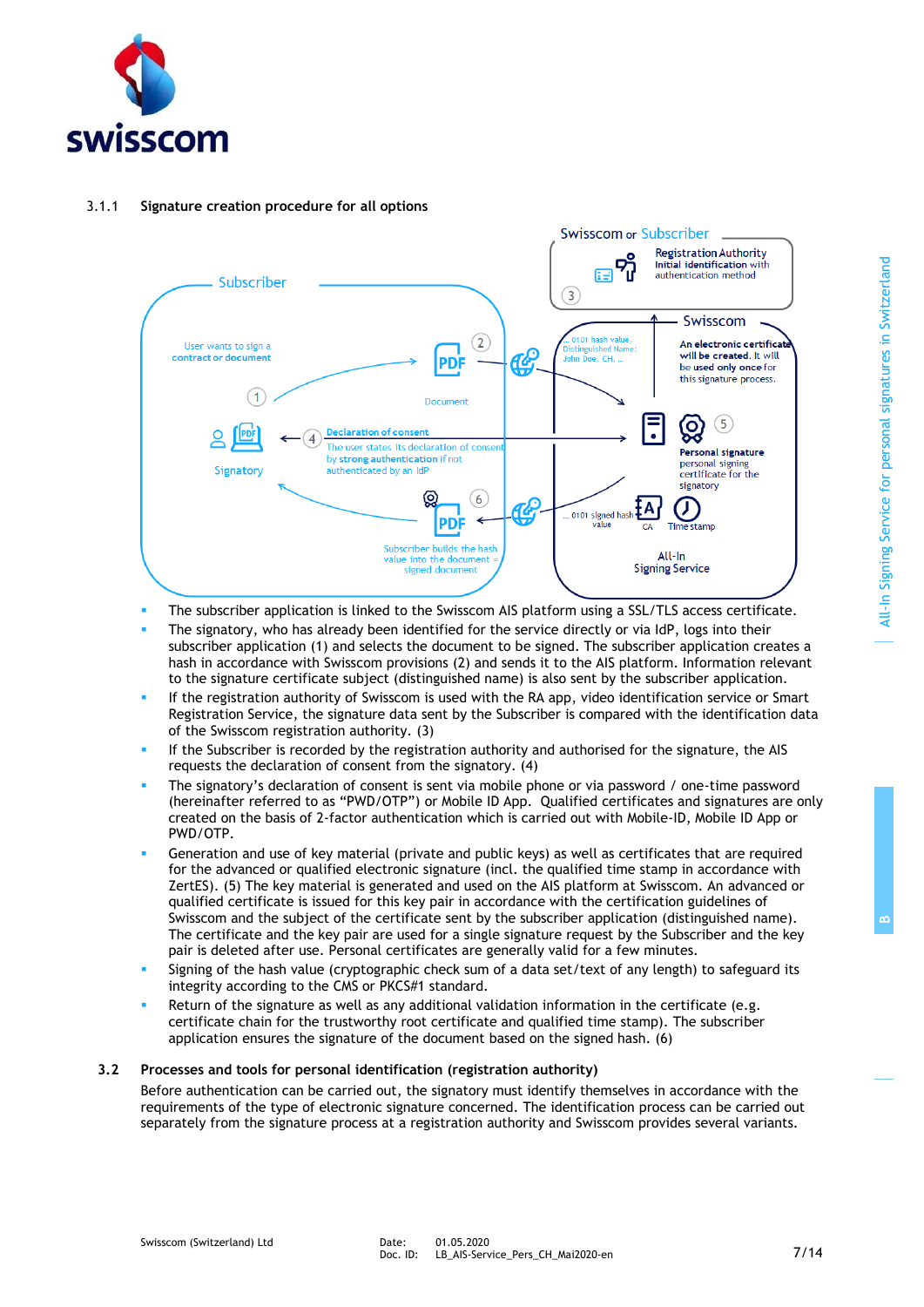

#### 3.2.1 **Overview**

| <b>Identification process</b>                                                            | <b>Suitable for</b><br>qualified<br>signature CH | <b>Suitable for</b><br>advanced<br>signature CH |                                                                                                                                                                                  |
|------------------------------------------------------------------------------------------|--------------------------------------------------|-------------------------------------------------|----------------------------------------------------------------------------------------------------------------------------------------------------------------------------------|
| Standard procedure for RA<br>app in accordance with<br>3.2.2                             |                                                  |                                                 |                                                                                                                                                                                  |
| Standard procedure with<br><b>Smart Registration Service</b><br>in accordance with 3.2.3 | $(\checkmark)$                                   | $(\checkmark)$                                  | Depending on the identification<br>method of the Smart<br>Registration Service.<br>Videoidentification in<br>Switzerland only in the context<br>of art. 7 para. 1 and 2 VZertES. |
| Own registration authority<br>with different identification<br>procedure                 | $(\checkmark)$                                   | $(\checkmark)$                                  | According to separate<br>agreement in the<br>implementation concept and in<br>the contract on the delegation<br>of personal identification                                       |

### 3.2.2 **RA app standard procedure with separate contract**

<span id="page-7-0"></span>Swisscom provides an RA app for carrying out the personal identification of the signatory. It is operated by the RA agent who generally belongs to the Subscriber's organisation or to a third organisation proposed by the Subscriber or Swisscom. The organisation providing the RA agents is called the "RA Agency" and concludes a separate RA Agency Contract. The RA Agency commits by contract to Swisscom to carry out the personal identification on behalf of and in the name of Swisscom using the app made available in accordance with the process specifications of Swisscom and to send it to the registration authority at Swisscom. Each RA agent will receive a list of its duties of confidentiality and cooperation after successful training. The registration authority therefore remains at Swisscom with the RA app which runs on Android and iOS. Swisscom may withdraw the status as an RA agent from an RA agent and thus this person's entitlement to operate the RA app without notice and at any time and without providing justification.

The RA app requests the RA agent to firstly select the issuing state and the nature (ID, passport) of the identification document. The zones for the haptic and visual check are then shown on a model of the selected document with which the authenticity of the document can be checked. The front and back of the document are then photographed. n OCR automatically determines the identification data required from the machine-readable zone of the document. They must be checked for read errors and corrected. A photo of the person to be identified with a background of the environment where the check is carried out (e.g. table, characteristic wall paintings) provides evidence of the physical presence during the check. The identified person then receives a call on a previously entered mobile telephone number to confirm the correctness and ownership of the mobile phone number. Once the identification has been completed, the identified person must confirm the terms and conditions of use of the AIS service and they click on the link in a SMS sent from the AIS Service and confirm the terms and conditions indicated therein.

A person who has been identified by the RA app thus becomes a "community member" of the Swisscom signatories and can have a valid personal signature created for the duration of the period of validity of the identification with all AIS subscribers of Swisscom without new identification being required provided this is permitted by the subscriber application concerned.

Swisscom may designate RA master agents who can propose further RA agents independently within the same organisation so that an entire network of RA agents can be established within an organisation. The RA master agents are subject to separate Swisscom terms and conditions.

#### 3.2.3 **Smart Registration standard procedure**

<span id="page-7-1"></span>Swisscom provides further standard online identification procedures within an additional service called "Smart Registration Service". An example is the video identification. Please refer to the service description of this service concerning more details of the different procedures. All identifications are done in combination with the registration of the mobile phone number which is used during the signing process as authentication means.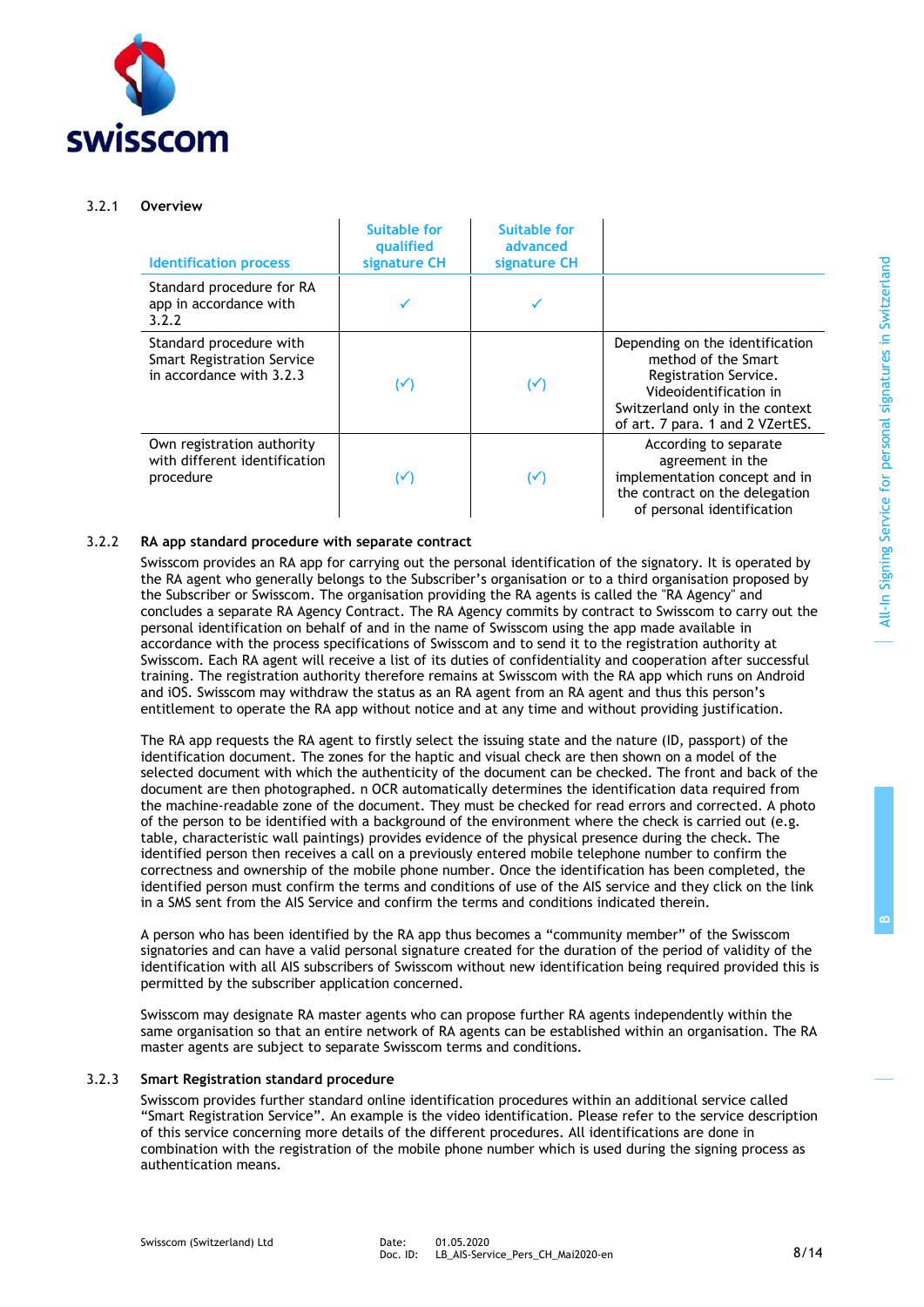**B**



The methods offered by Swisscom of the Smart Registration Service are subject to a separate additional contract for this service and are not part of this service description (see Service Description Smart Registration Service).

The restrictions for qualified signatures of Art. 7 para. 1 and 2 VZertES under Swiss law must be complied with. It is technically ensured that the qualified signature can only take place in the signature environment in which the person was identified. The registration authority provided by Swisscom with video identification and other methods of the Smart Registration Service are subject to a separate additional contract to this service and is not part of this service description (see Digital Identification & Signing Service service description and Smart Registration Service description).

### 3.2.4 **Project-specific registration authority**

<span id="page-8-0"></span>If the Subscriber does not wish to use the aforementioned procedure for the identification of signatories and wishes to set up its own registration authority with project-specific identification or to otherwise differ from the aforementioned standard procedures, this will be agreed beforehand with Swisscom. The Subscriber must present an implementation concept prior to the conclusion of contract which is checked and evaluated by Swisscom. Individualised registration authority processes must generally also be approved by the certification authority or conformity assessment authority for certification services for subscribers.

### 3.2.5 **Organisation check process**

If the organisation associated with the person is also determined in the aforementioned procedure on personal identification, an organisation check is also carried out in accordance with the provisions of CP/CPS before commencement of the service by Swisscom. This must also be indicated in the acceptance and configuration statement and an authorised representative of the organisation must have signed the acceptance statement. By signing he/she also grants consent for the use of the organisation name in relation to the signatories.

#### **3.3 Data storage and responsibilities**

#### 3.3.1 **Standard procedure in accordance with [3.2](#page-6-0)**

With the use of the RA app, video identification and Smart Registration Service provided by Swisscom, the data on the identified person and the identification documents and evidence of acceptance of the terms and conditions of use are only stored on Swisscom servers in Switzerland and are retained for the periods in accordance with CP/CPS or under law.

### 3.3.2 **Project-specific procedure in accordance with [3.2.4](#page-8-0)**

For project-specific procedures, the storage and place of storage are set out in the separate agreement on the delegation of personal identification with implementation concept.

### **3.4 Declaration of consent**

Every personal signature requires the submission of a declaration of consent by the signatory. The mobile phone with the mobile phone number indicated in the identification of the signatory is used for the declaration of consent.

Various procedures are available for the submission of the declaration of consent itself:

- Mobile ID: Currently only usable with MobileID-enabled SIM cards with Swiss mobile phone numbers. This allows signatories to authenticate themselves using direct 2-factor authentication and send a declaration of consent to the signature. If Mobile ID is not available for the mobile phone number, the PWD/OTP or Mobile ID App procedure is automatically used.
- Mobile ID App: This Authenticator app can be used as long as the standard Mobile ID procedure is not in use. It is also suitable for international mobile use outside Switzerland. The signer triggers a 2 factor authentication by means of a biometric feature enabled by the device or a PIN/password. For this purpose, the app must be installed before the first use, e.g. before the confirmation of the terms of use, and initialized with the mobile number. A smartphone connected to the Internet is required.
- PWD/OTP: Here signatories authenticate themselves via a password entry page, which they receive via SMS, in the AIS service and activate the generation of a one-time password on the service which is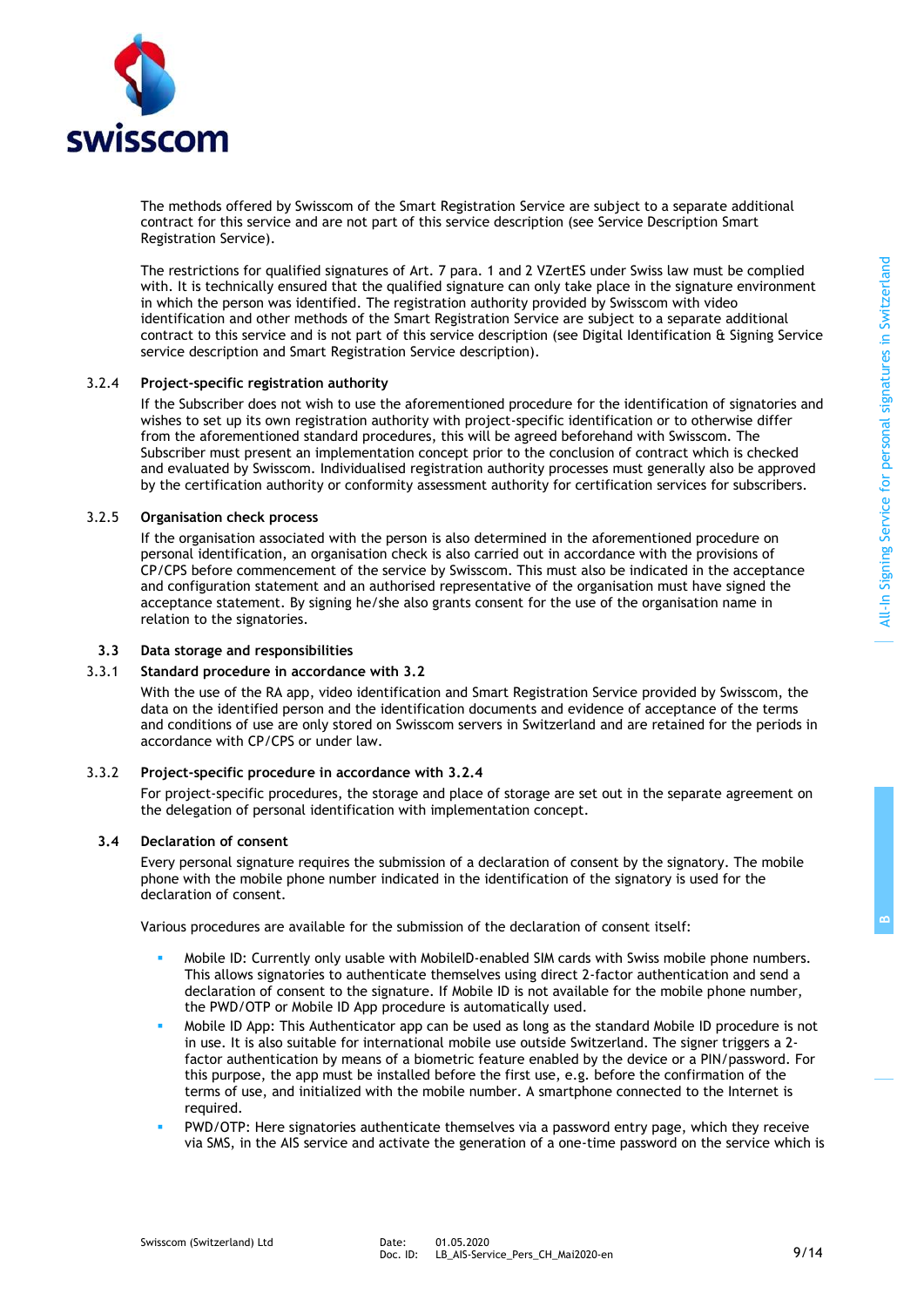**B**



sent via SMS to the mobile phone of the signatory. The signatory enters this in the subscriber application.

- OTP: The authentication of the signatory in the AIS Service is omitted in this procedure and instead the signatory sends a one-time password directly to the AIS service which is sent to them beforehand via SMS. This procedure can only be used for advanced signatures.
- Project-specific declaration of consent: If the aforementioned procedure is not used, any projectspecific declaration of consent procedure will be agreed beforehand with Swisscom. The Subscriber must present an implementation concept prior to the conclusion of the contract which is checked and evaluated by Swisscom. Individualised declaration of consent processes must generally also be approved by the certification authority or conformity assessment authority for certification services for subscribers.

### 4 Performance description and responsibilities

### **4.1 Signature service**

### **Non-recurring services**

|     | Activities (S = Swisscom / SB = Subscriber)                                                                                                                                                                                                                                                                                                                                                                                          | S            | SB |
|-----|--------------------------------------------------------------------------------------------------------------------------------------------------------------------------------------------------------------------------------------------------------------------------------------------------------------------------------------------------------------------------------------------------------------------------------------|--------------|----|
|     | <b>Provision of the service</b>                                                                                                                                                                                                                                                                                                                                                                                                      |              |    |
| 1.  | Provision of the AIS infrastructure                                                                                                                                                                                                                                                                                                                                                                                                  | $\checkmark$ |    |
| 2.  | Provision of the SAIP interface based on the OASIS DSS protocol via SOAP or REST. The<br>interface can be found at http://documents.swisscom.com/product/1000255-<br>Digital_Signing_Service/Documents/Reference_Guide/Reference_Guide-All-in-Signing-<br>Service-en.pdf                                                                                                                                                             |              |    |
| 3.  | Sending of signed acceptance and configuration statement with activation-relevant<br>information and the required designation of roles (system administrator, security officer<br>and Master RA agent).                                                                                                                                                                                                                              |              |    |
| 4.  | Organisation entry in the signature certificate option: Provision of all necessary documents<br>for the organisation check at the request of Swisscom (e.g. attested commercial register<br>extract). Signature in the acceptance statement by an authorised representative of the<br>organisation for the consent that the organisation agrees with the entry of the<br>organisation's name in the certificate for the signatories. |              |    |
| 5.  | Organisation entry in the signature certificate option: Check of the authorisation to enter<br>the organisation's name in the certificate.                                                                                                                                                                                                                                                                                           | ✓            |    |
| 6.  | Sending of a publicly trustworthy or self-signed SSL/TLS authentication certification for<br>the authentication vis-à-vis the AIS server and for encrypted communication with the AIS<br>service. For specifications see acceptance statement.                                                                                                                                                                                       |              |    |
| 7.  | Activation of the communication for the authentication certificate sent.                                                                                                                                                                                                                                                                                                                                                             | ✓            |    |
| 8.  | If required, configuration of the firewall, on the server side at the Subscriber's site.                                                                                                                                                                                                                                                                                                                                             |              |    |
| 9.  | Designation of a person responsible including constant deputation for all matters<br>concerning technology, security and the implementation of registration of signatories and<br>contact partners for audit matters.                                                                                                                                                                                                                |              |    |
|     | 10. Connection of the Subscriber and sending of subscriber-specific access data.                                                                                                                                                                                                                                                                                                                                                     | $\checkmark$ |    |
|     | 11. Integration of the AIS service into subscriber-specific application(s) and/or subscriber side<br>connection of the interface to AIS, e.g. through the use of a partner application.                                                                                                                                                                                                                                              |              |    |
|     | 12. Checking of the connection to the AIS server and the issuing of signatures. Immediate<br>notification of any errors before the signatures are used.                                                                                                                                                                                                                                                                              |              |    |
|     | 13. Fault rectification through update or re-installation.                                                                                                                                                                                                                                                                                                                                                                           | $\checkmark$ |    |
| 14. | Notification of the relinquishment of business activities and any bankruptcy notices against<br>it, the opening of bankruptcy proceedings or a debt restructuring moratorium.                                                                                                                                                                                                                                                        |              | ✓  |
|     | <b>Termination of the service</b>                                                                                                                                                                                                                                                                                                                                                                                                    |              |    |
| 1.  | Deletion of subscriber authorisations in the AIS infrastructure.                                                                                                                                                                                                                                                                                                                                                                     | ✓            |    |
| 2.  | Deletion of the key from the HSM.                                                                                                                                                                                                                                                                                                                                                                                                    |              |    |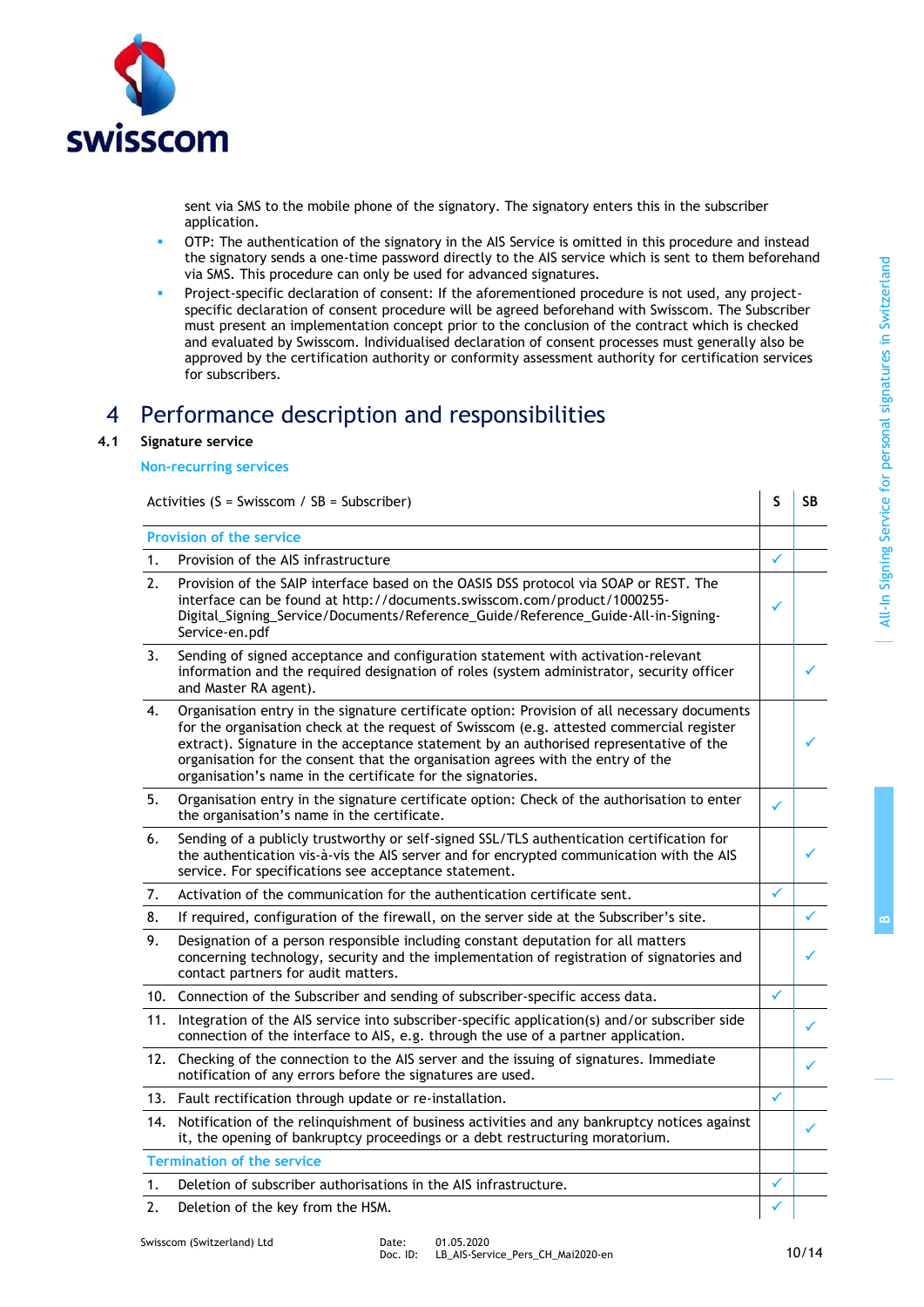

### **Recurring services**

| Activities (S = Swisscom / SB = Subscriber) | S SB |  |
|---------------------------------------------|------|--|
|                                             |      |  |

|     | <b>Standard services</b>                                                                                                                                                                                                                                                                                                                                                     |   |  |
|-----|------------------------------------------------------------------------------------------------------------------------------------------------------------------------------------------------------------------------------------------------------------------------------------------------------------------------------------------------------------------------------|---|--|
| 1.  | Operation of the AIS infrastructure.                                                                                                                                                                                                                                                                                                                                         | ✓ |  |
| 2.  | LifeCycle management of the AIS service infrastructure.                                                                                                                                                                                                                                                                                                                      | ✓ |  |
| 3.  | LifeCycle management of the Subscriber's infrastructure: Modification of the current<br>status of technology and security (security patches, updates etc.).                                                                                                                                                                                                                  |   |  |
| 4.  | Appropriate technical and organisational measures to protect the data sent from the<br>subscriber application (e.g. including through the deactivation of connections not required<br>or access regulations etc.). Disclosure of the security system of the subscriber application<br>and communication to Swisscom if requested by Swisscom or its certification authority. |   |  |
| 5.  | Modification of the definition of the security requirements.                                                                                                                                                                                                                                                                                                                 | ✓ |  |
| 6.  | Lifecycle management of its SSL/TLS authentication certificate, timely exchange upon<br>expiry of validity by the designated security manager by e-mail to<br>servicedesk.ict@swisscom.com with designation of the account name. Avoidance of any<br>disruption of the SSL/TLS connection (e.g. through "inspection" module).                                                |   |  |
| 7.  | Creation of signature certificates based on the X.509 standard.                                                                                                                                                                                                                                                                                                              | ✓ |  |
| 8.  | Definition of the signature certificate content and procedure for signature creation.                                                                                                                                                                                                                                                                                        | ✓ |  |
| 9.  | Ensuring the use of technical means of authentication and contractually agreed<br>authentication methods (e.g. Mobile ID, PWD/OTP).                                                                                                                                                                                                                                          |   |  |
| 10. | Sending of the signatory's data (distinguished name) in accordance with the provisions of<br>the acceptance and configuration statement.                                                                                                                                                                                                                                     |   |  |
| 11. | Implementation of signatures for which the signatory's declaration of consent exists.                                                                                                                                                                                                                                                                                        | ✓ |  |
| 12. | Signature is provided in conjunction with a qualified time stamp in accordance with<br>ZertES.                                                                                                                                                                                                                                                                               | ✓ |  |
|     | 13. Meeting the cooperation obligations and requirements by the security officer.                                                                                                                                                                                                                                                                                            |   |  |
| 14. | Provision of support services (service desk, incident management, etc.)                                                                                                                                                                                                                                                                                                      | ✓ |  |
| 15. | Reporting of changes to subscriber-specific information (contact persons, SSL/TLS<br>certificate, etc.)                                                                                                                                                                                                                                                                      |   |  |
| 16. | Updating of subscriber-specific information (contact persons, SSL/TLS certificate, etc.)                                                                                                                                                                                                                                                                                     |   |  |
| 17. | Reporting of security incidents on the system of the subscriber application which concerns<br>the AIS service.                                                                                                                                                                                                                                                               |   |  |
| 18. | Reporting of security incidents on the system of the signature service which has an impact<br>on subscribers.                                                                                                                                                                                                                                                                | ✓ |  |
| 19. | Decision-making and responsibility for the legal implications of the signature type selected<br>(see section 7.1)                                                                                                                                                                                                                                                            |   |  |
| 20. | Notice to signatories in the user interface of the subscriber application or in the question<br>regarding expressions of intent about the type of signature used.                                                                                                                                                                                                            |   |  |
|     |                                                                                                                                                                                                                                                                                                                                                                              |   |  |

21. Modification of the interface in line with Swisscom's new requirements within 3 months.  $\begin{vmatrix} \cdot & \cdot & \cdot \\ \cdot & \cdot & \cdot \\ \cdot & \cdot & \cdot & \cdot \end{vmatrix}$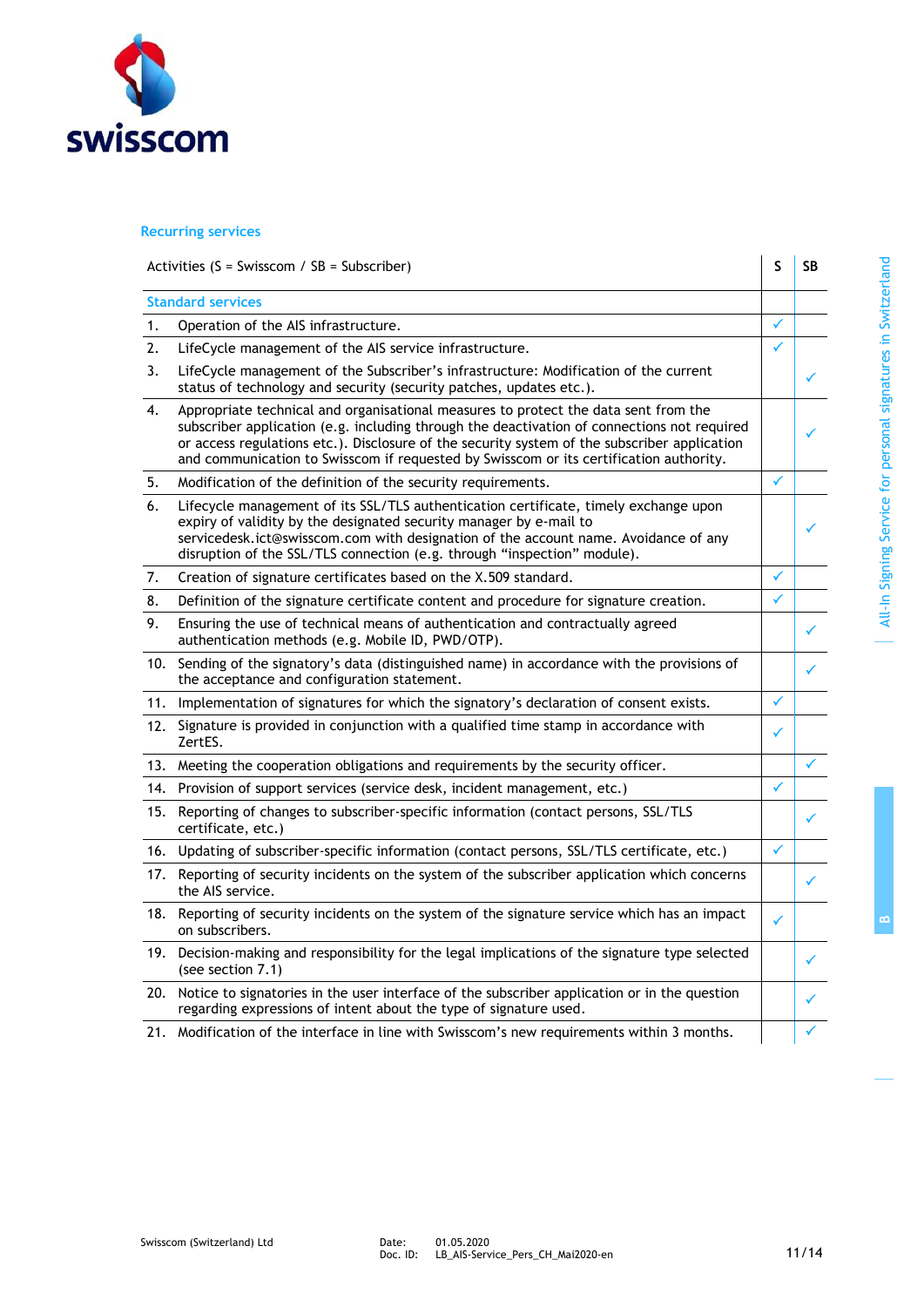

### **4.2 RA app for personal identification**

**Non-recurring services**

Activities (S = Swisscom / SB = Subscriber) **S**  $\begin{bmatrix} S & S \end{bmatrix}$  SB

| Standard services in case of optional use of the RA-App                                                                                                                                                                             |  |
|-------------------------------------------------------------------------------------------------------------------------------------------------------------------------------------------------------------------------------------|--|
| Conclusion of a RA Agency Contract with the RA Agency for the purpose of enabling the<br>personal identification of RA Agents using the Swisscom RA App as described in Section<br>3.2.2 of this Service Description.               |  |
| Consultation with the RA Agency proposed by the Subscriber to ensure that any<br>termination of the RA Agency Contract by the RA Agency complies with the Subscriber's<br>requirements.                                             |  |
| Cooperation for the development and integration of a new identification process in<br>accordance with the possibilities of this service description (cf. Subclause 3.2.1) in the<br>event of termination of the RA Agency Contract. |  |

### 5 Service levels and reporting

### **5.1 Service levels**

The following service levels generally relate to the agreed support times. Definitions of terms (Operation Time, Support Time, Availability, Security and Continuity) and the description of the measurement method and reporting are set out in the other contract elements (e.g. SLA Definitions).

The following service levels are provided for the service variants (see section 3). If several possible service levels are available for each variant, the service level is selected in the service contract.

 $\overline{\phantom{a}}$ 

| Service level & target values                                 |                                                                                   |                                                                   | <b>Electronic personal</b><br>signatures |
|---------------------------------------------------------------|-----------------------------------------------------------------------------------|-------------------------------------------------------------------|------------------------------------------|
| <b>Operation Time</b>                                         |                                                                                   |                                                                   |                                          |
| <b>Operation Time</b>                                         | $00:00 - 24:00$<br>Mo-Su                                                          |                                                                   |                                          |
| Provider Maintenance Window                                   | PMW-DC                                                                            | <b>PMW Data Center</b><br>Swisscom                                |                                          |
|                                                               | PMW-S<br>With advance<br>notice for<br>security and<br>system-critical<br>updates | $19:00 -$<br>Daily<br>07:00, only for<br>announced<br>maintenance |                                          |
| <b>Support Time</b>                                           |                                                                                   |                                                                   |                                          |
| Support Time                                                  | Mo-Su<br>$00:00 - 24:00$                                                          |                                                                   |                                          |
| Fault acceptance                                              | 00:00-24:00<br>Mo-Su                                                              |                                                                   |                                          |
| <b>Availability</b>                                           |                                                                                   |                                                                   |                                          |
| Service Availability                                          |                                                                                   |                                                                   |                                          |
| Signature service<br>٠                                        | 99.8%                                                                             |                                                                   |                                          |
| Directory services<br>٠<br>according to CP/CPS<br>section 3.1 | 99.9%                                                                             |                                                                   |                                          |
| <b>Security</b>                                               |                                                                                   |                                                                   |                                          |
|                                                               | Advanced (ITSLA)                                                                  |                                                                   |                                          |
|                                                               | Customised (ITSLC)                                                                |                                                                   | O                                        |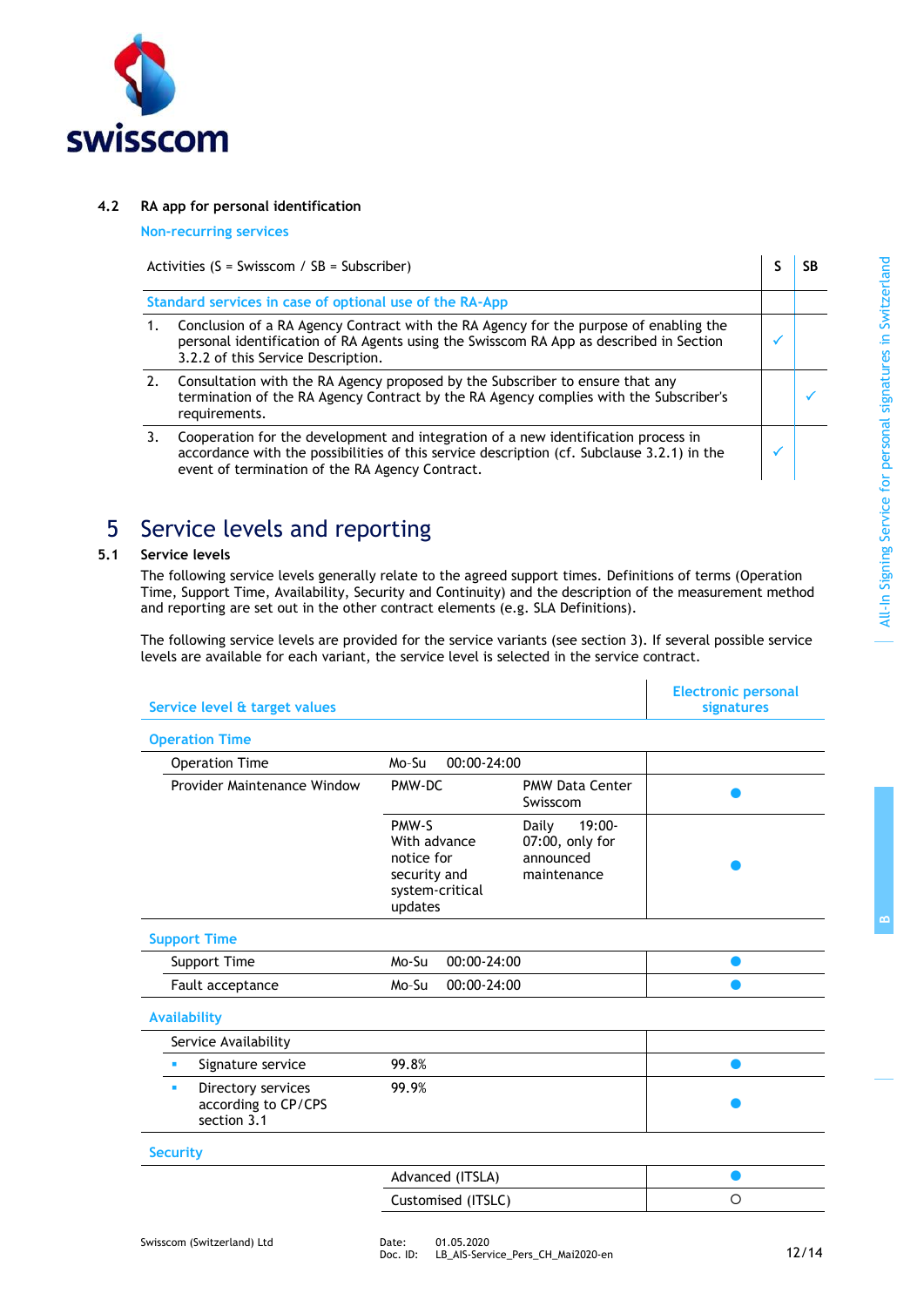

| Service level & target values                |                                                       | <b>Electronic personal</b><br>signatures |
|----------------------------------------------|-------------------------------------------------------|------------------------------------------|
| <b>Continuity</b>                            |                                                       |                                          |
| <b>ICT Service Continuity (ICTSC)</b>        | RTO 120 h   RPO 24 h                                  |                                          |
|                                              | RTO 48 h   RPO 24 h                                   |                                          |
| $\bullet$ = Standard (included in the price) | $O = For$ an additional charge<br>$-$ = Not available |                                          |

#### 5.1.1 **Support and Operation**

During the support time, Swisscom ensures the operation of the AIS service in accordance with SLA clause 5.1 up to SAIP. Faults can be reported and accepted during this time (1st Level Support). If the AIS service has been purchased through a Swisscom partner, it must be contacted in the event of malfunctions. The partner will forward the fault to Swisscom if he cannot remedy it. Customer specific issues and service setups are handled by the 2nd Level Support Monday to Friday from 8h00 to 17h00. The holiday regulations of the basic document "SLA definitions" must be considered.

### **5.2 Service level reporting**

Within the scope of the service, the Customer receives the following standard service level report. Further reports can be provided, subject to charge, as part of the advanced reporting service after assessing the feasibility of the Customer's requirements.

| Service level report |                                                          | <b>Electronic personal</b><br>signatures | <b>Reporting period</b> |
|----------------------|----------------------------------------------------------|------------------------------------------|-------------------------|
| Availability         | Service Availability of the service<br>Signature service | $\bullet$ (on request)                   | Month                   |
|                      | Directory services                                       | $\bullet$ (on request)                   | Month                   |

 $\bullet$  = Standard (included in price)

### 6 Billing and quantity report

### **6.1 Billing**

Services are billed retroactively for the previous month. The billing details are governed by the service contract.

### **6.2 Quantity report**

Quantity reports are governed in the service contract.

### 7 Special provisions

### **7.1 Subscriber application**

<span id="page-12-0"></span>The subscriber application is not part of this service description. It is provided by the Customer itself, by a Swisscom partner or by Swisscom.

#### **7.2 Signature types and their applications**

It is the Subscriber's responsibility to obtain professional clarification of the legal implications of the selected type of electronic signature (with and without time stamp) made available to the signatories. Swisscom accepts no responsibility in this regard.

Qualified electronic signature (QES, Swisscom diamond class certificate): The QES created via the AIS meets the characteristics defined in the CP/CPS and the definition in accordance with art. 2 (e) of the Federal Act on Certification Services in relation to Electronic Signatures (ZertES; SR 943.03). Only the Qualified Electronic Signature accompanied by a qualified time stamp is equivalent to a handwritten signature under the application of Swiss law provided there are no statutory or contractual provisions to the contrary (Art. 14 para. 2bis of the Swiss Code of Obligations).